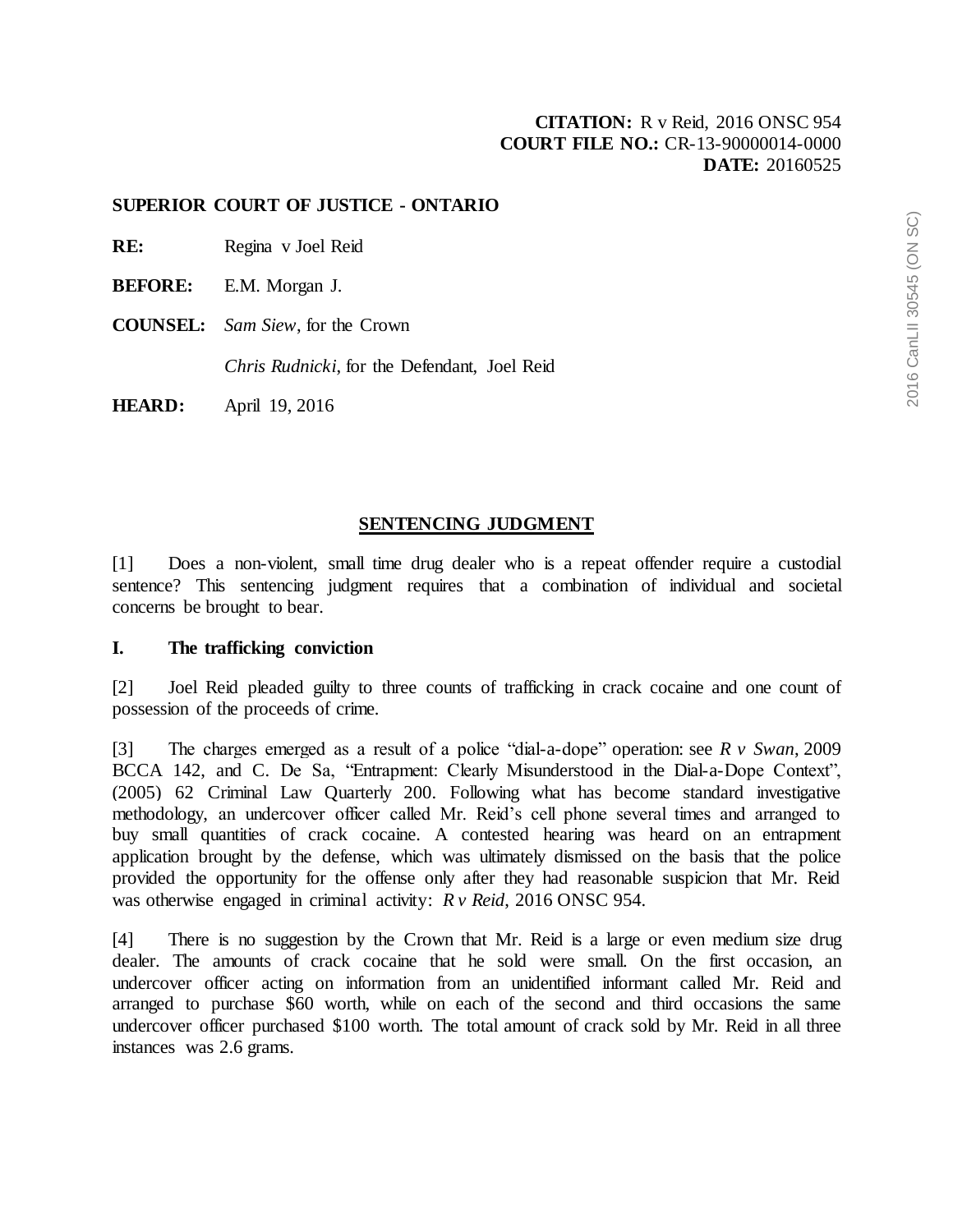[5] Mr. Reid concedes that he has struggled with substance abuse for a number of years. He has previous convictions for simple possession and possession for the purpose of trafficking, as well as for breach of the terms of a recognizance. He attributes much of his drug problem to a difficult childhood punctuated by traumatic events. Although there is no suggestion that he has ever been involved in violence, he attended a Toronto area high school known for gang-related violence and unfortunately witnessed the murder of a young student while he was there. In addition, his best friend was killed in a shooting several years ago. These killings have taken their toll on Mr. Reid; he dropped out of school, has until recently found it difficult to maintain a steady job, and has experienced difficulty in managing his emotions.

[6] The amounts of crack cocaine sold by Mr. Reid, and the circumstances in which they were sold to an undercover officer who called him seeking one-time doses of the drug, are consistent with a low level dealer selling just enough to sustain his own habit. The officer testified that over the course of the three occasions, Mr. Reid appeared to sell her all of the crack that he had to sell.

[7] The Crown seeks a custodial sentence of 6 to 12 months. Crown counsel submits that this is the accepted range of incarceration for street level drug trafficking offences: *R v Woolcock*, [2002] OJ No 4927.

## **II. Aggravating and mitigating factors**

[8] The defense counters that there should be a conditional sentence order of two years less a day. Defense counsel submits that this is the appropriate sentence where the offender is in a stable relationship, there is little risk of his re-offending, and he is no danger to the community: *R v Imoror*, [2011] OJ No 996.

[9] The Pre-Sentence Report dated April 15, 2016 indicates that Mr. Reid has of his own initiative stopped taking drugs and has been drug-free for about a year. However, it is evident that he would benefit from substance abuse counselling, which he has never had the opportunity to experience.

[10] In terms of aggravating factors, Mr. Reid's criminal record must be taken into account. As Crown counsel points out, not only does he have prior convictions related to drugs and drug trafficking, but one of his previous offenses transpired while he was on bail for the offence here. He appears to be a consistent drug user and seller over a number of years of his life.

[11] Moreover, in August 2015 he was charged with breach of probation, mischief under \$5,000, and possession of a weapon for a purpose dangerous to the public peace. These charges relate to an altercation he had with his girlfriend, Sidanni Francis, and have not yet gone to trial. Counsel for the Crown cites *R v Angelillo*, [2006] 2 SCR 728, at para 27, for the proposition that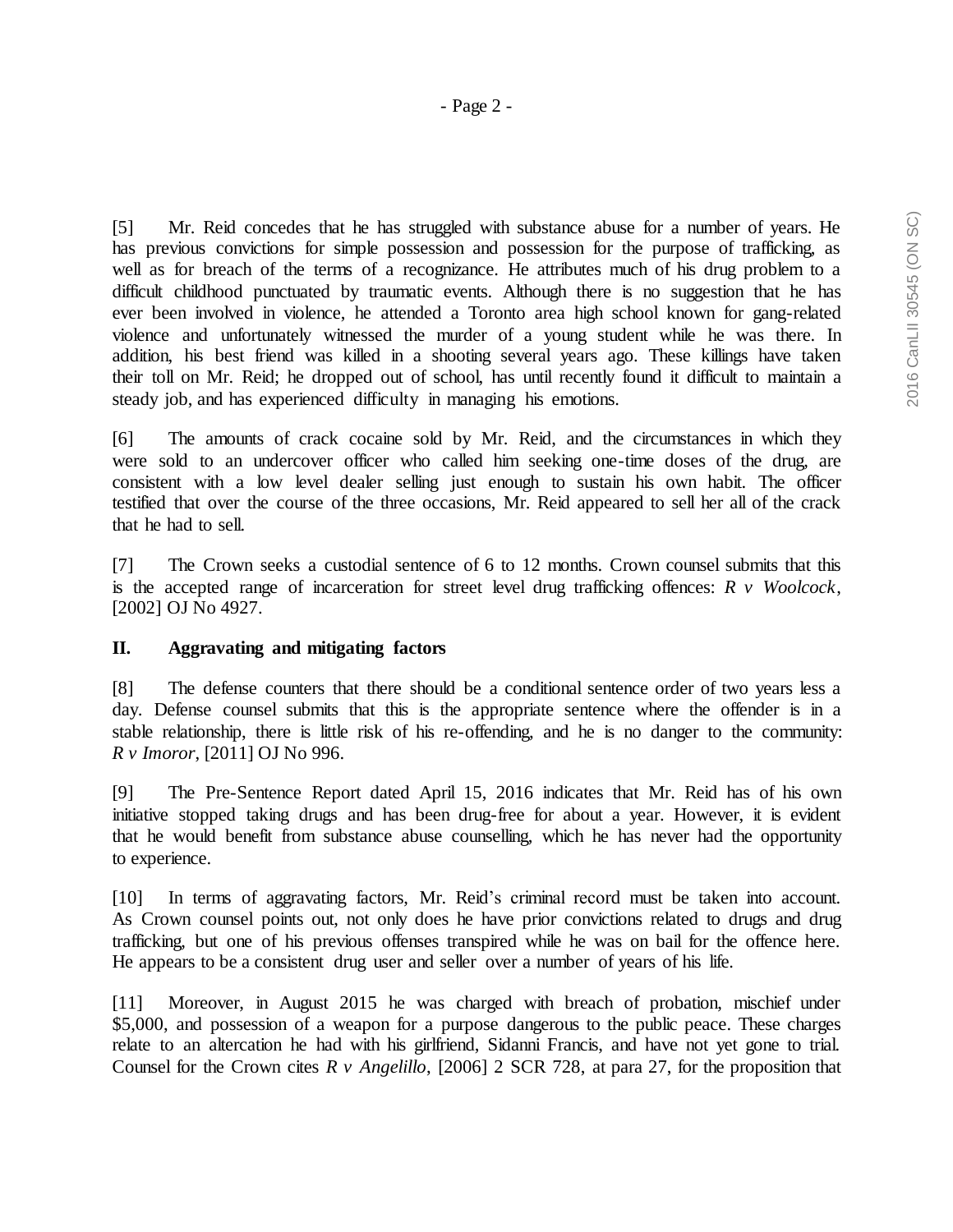the objectives of sentencing cannot be fully achieved unless all the circumstances effecting the character of the accused are before the court, which includes the still outstanding charges. He submits that given this background, incarceration is the only way to send a sufficiently strong message and denounce Mr. Reid's conduct: *R v JC*, [2000] OJ No 5995 (SCJ).

[12] Counsel for the defense submits that Mr. Reid's ongoing troubles with the law are all a result of his drug problems, and that what he needs is counselling and treatment, not punishment. In terms of the outstanding charges, defense counsel cites *R v Pelletier* (1989), 52 CCC (3d) 340, at 346 (Que CA), for the proposition that, "…the sentencing process must not become the occasion for indirectly punishing the accused for offences which have not been established by the normal means of proof and procedure, or that one did not wish to bring."

[13] As for mitigating factors, the defense points out that Mr. Reid has been drug free for the past year. He pleaded guilty to the substantive charges here, thereby sparing the court the time and expense of a full trial. Further, he has produced a certificate evidencing his recent completion of an anger management program. His probation officer, who was interviewed for the Pre-Sentence Report, indicates that he has been cooperative and polite throughout his recent probation. In that respect, he appears to have benefitted from the program that he attended.

[14] Defense counsel also indicates that Mr. Reid has a supportive family; indeed, I note that his mother and, significantly, his girlfriend, Ms. Francis, were in attendance at the sentencing hearing. That is a good sign, and speaks well for his support network and his prospects for rehabilitation. The Pre-Sentence Report also observes that Mr. Reid has plans to continue his education and to thereby improve his employment prospects.

## **III. Sentencing objectives**

[15] In *R v M (C)*, [1996] 1 SCR 500, at 566, Lamer CJC articulated the objectives of sentencing in an instructive way:

The determination of a just and appropriate sentence is a delicate art which attempts to balance carefully the societal goals of sentencing against the moral blameworthiness of the offender and the circumstances of the offence, while at all times taking into account the needs and current conditions of the community.

[16] Sentencing thus inevitably entails an analysis that has one eye on the individual offender and another on the community in which that individual lives and in which his offence was committed.

[17] Crack cocaine is, of course, a destructive drug whose trafficking should be policed. Society would certainly be better off without it. That said, Mr. Reid's offenses, though repeated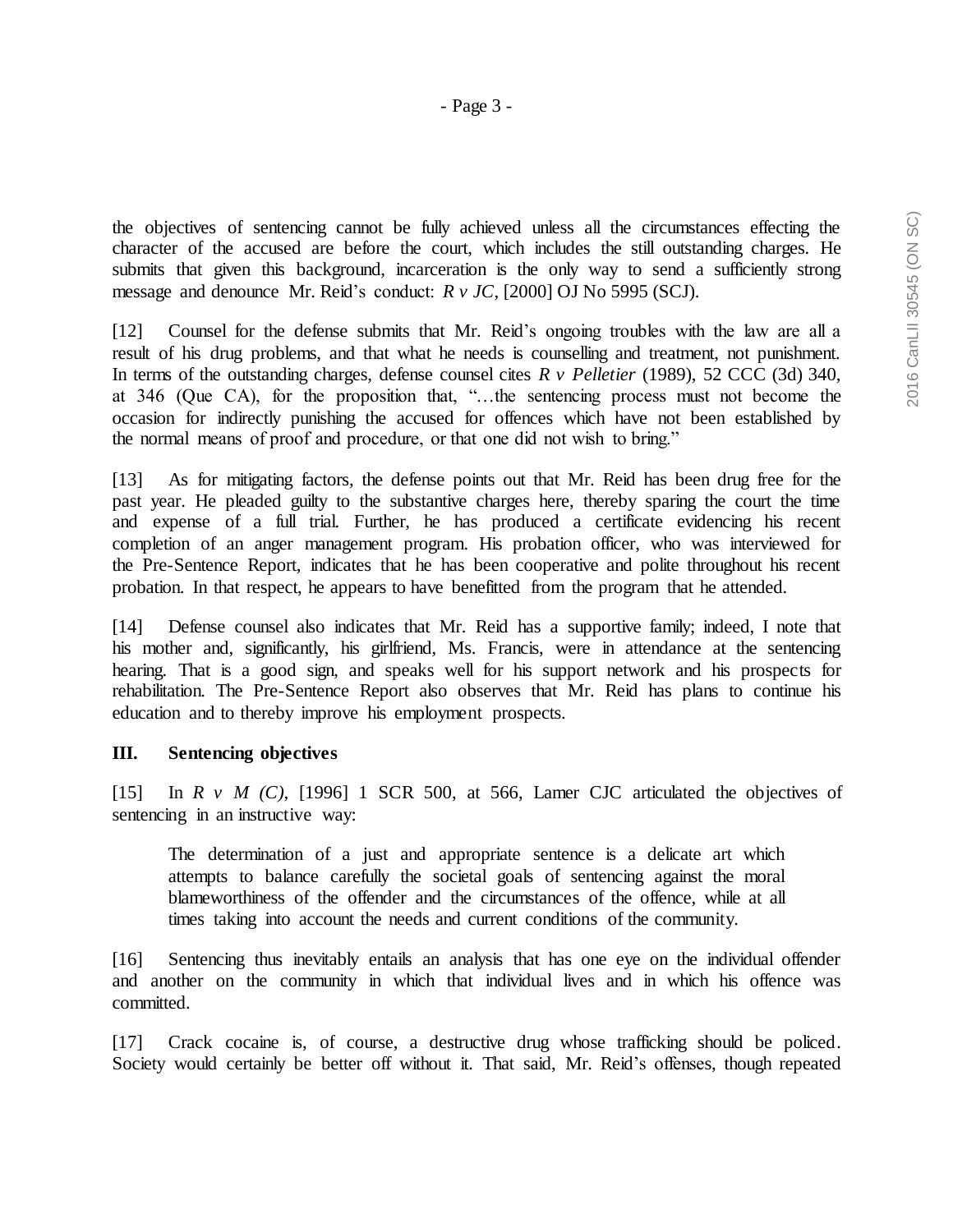here three times, were each time quite small. Generally speaking, sentencing must be proportionate to the gravity of the offense, taking into account mitigating factors. While the drugs sold by Mr. Reid are harmful, he is more a victim of those harms than a beneficiary of the trafficking.

[18] Mr. Reid takes responsibility for his offences. He blames his own emotional management issues and not anyone else for his lapses. However, his selling of small quantities of drugs to support his own habit cries out for rehabilitation and not just deterrence and denunciation. As the Supreme Court said in *R v Proulx*, [2000] 1 SCR 61, at para 110, "It is well known that sentencing an offender to a term of incarceration for an offence related to a drug addiction, without addressing the addiction, will probably not lead to the rehabilitation of the offender."

[19] Counsel for the Crown relies on *R v Robinson*, 2011 ONSC 4587, a case that, like this one, involved the sale of a small amount of drugs by a person that had made some strides in turning his life around, where another Superior Court judge observed that despite the mitigating factors a sentence without a term of incarceration would not send the right message of denunciation and deterrence. The court observed, at para 59, that, "If [the offender] is sincere about rehabilitation and changing his life to the good, I do not consider that a period of incarceration will serve to interrupt the positive course that [the offender] has set for himself to be a productive member of society."

[20] The circumstances in *Robinson* may have warranted those considerations in the trial judge's view. But it is equally plausible that in many cases incarceration will equate to the person attending what the Supreme Court of Canada has called "a finishing school for criminals": *Proulx*, at para 16.

## **IV. Individual and societal considerations**

[21] I am impressed by Mr. Reid's self-awareness and his desire to improve his lot. In the Pre-Sentence Report, he states, tellingly: "I am a young man who has made poor choices for himself but I am making changes to better myself. I do not want to be that 30 year old black man who is a lost cause as I have potential to do something with my life." He thereby raises not only a point about himself, but about the need to ameliorate the overincarceration of young men in the African Canadian community.

[22] At least since the publication of Stephen Lewis' *Report on Race Relations in Ontario* (1992), it has been evident that more attention needs to be focused on the impact of the criminal justice system on this community. The Office of the Correctional Investigator has found that, "Black inmates are one of the fastest growing sub-populations in federal corrections. Over the last l0 years, the number of federally incarcerated Black inmates has increased by 80% from 778 to 1,403. Black inmates now account for 9.8% of the total prison population (up from 6.3% in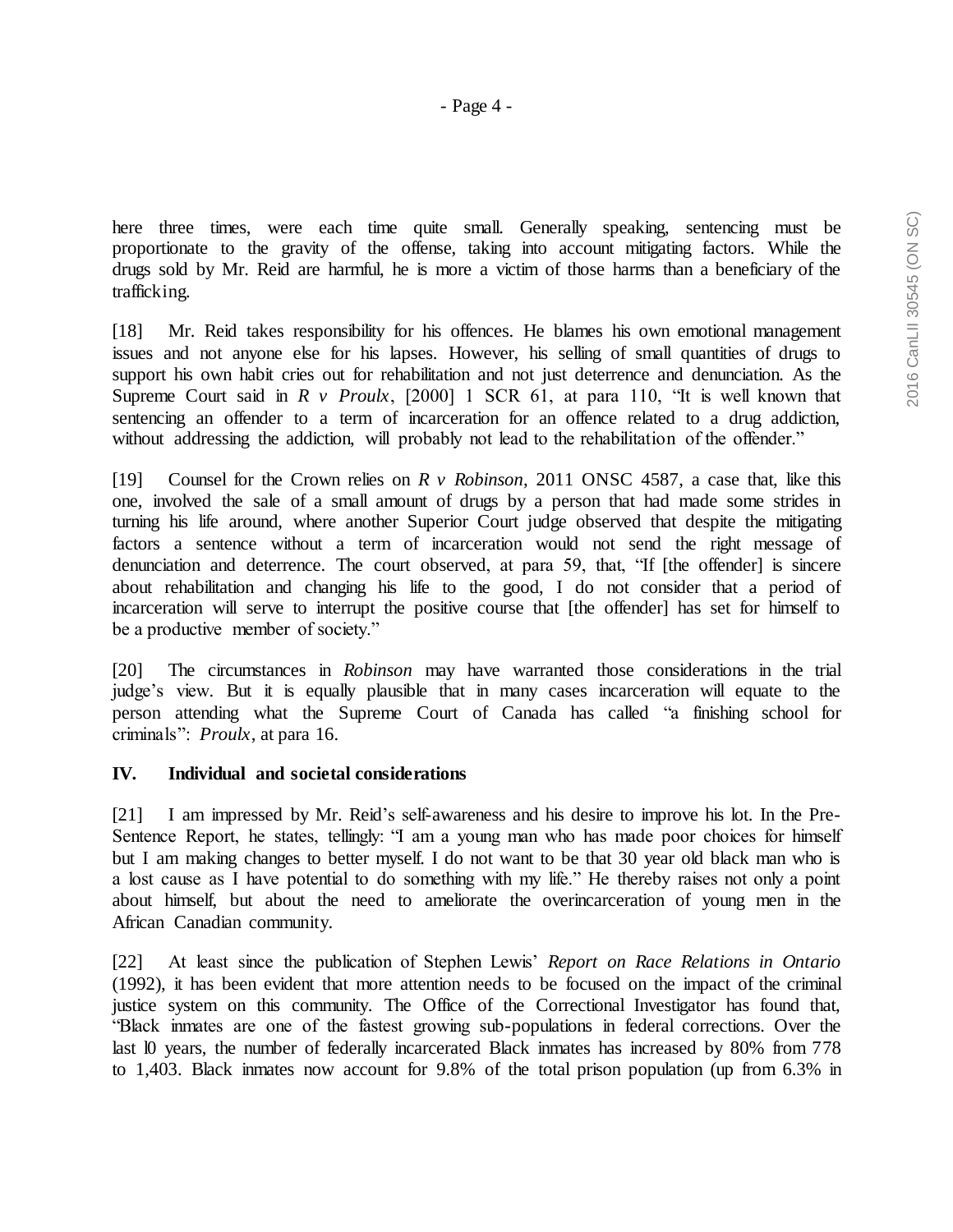2003-04) while representing just 2.9% of the general Canadian population": Office of the Correctional Investigator, *Annual Report 2012-2013* (Ottawa, June 2013) at 6-7.

[23] The Supreme Court of Canada has noted that, unfortunately, "African Canadians and Aboriginal people are overrepresented in the criminal justice system": *R v Golden*, [2001] 3 SCR 689, at para 83. For the Black community, as with aboriginal Canadians, "overincarceration is a long-standing problem that has been many times publicly acknowledged but never addressed in a systematic manner by Parliament": *R v Gladue*, [1999] 1 SCR 688, at para 57.

[24] The Court of Appeal long ago observed that when it comes to sentencing, courts must maintain "a constant appreciation that the matter concerns not merely the Court and the offender but also the public and society as a going concern": *R v Willaert* (1953), 105 CCC 172, 176. I must therefore consider not only Mr. Reid's personal circumstances, but the societal circumstances which serve to contextualize his actions.

[25] There are a number of sociological causes for the overrepresentation of African Canadians in prisons and the justice system. As Code J. observed in *R v Nur*, 2011 ONSC 4874, at para 79 (appeal allowed on other grounds, [2015] 1 SCR 773), "it is not difficult to establish that anti-black discrimination undoubtedly contributes to many of these underlying societal causes."

[26] The racial disparities in imprisonment are especially problematic with respect to street level drug dealing such as that for which Mr. Reid has been convicted. This has been a central focus of debate over sentence reform in the United States. The U.S. Congress has long taken note of "the flood of young minority males serving draconian sentences for nonviolent low-level crack offenses": *Congressional Record – Senate*, vol. 145, November 10, 1999, at 29341.

[27] While this court is not in a position to remedy the societal issues, it can and should take the societal context into account in fashioning an appropriate sentence for an individual offender. Under section 742.1 of the *Criminal Code*, where an offender is not guilty of an offence punishable by a minimum term of imprisonment, where the court imposes a sentence of less than two years, and where public safety is not endangered by the offender serving his sentence in the community, a conditional sentence is available.

# **V. Conditional sentence order**

[28] Taking into account Mr. Reid's personal history and the societal context in which he lives, there does not appear to be a substantial likelihood of him putting the community at risk if he were to serve his sentence in the community. In my view, a sentence to be served in the community on condition of, *inter alia*, attendance at an appropriate rehabilitative program,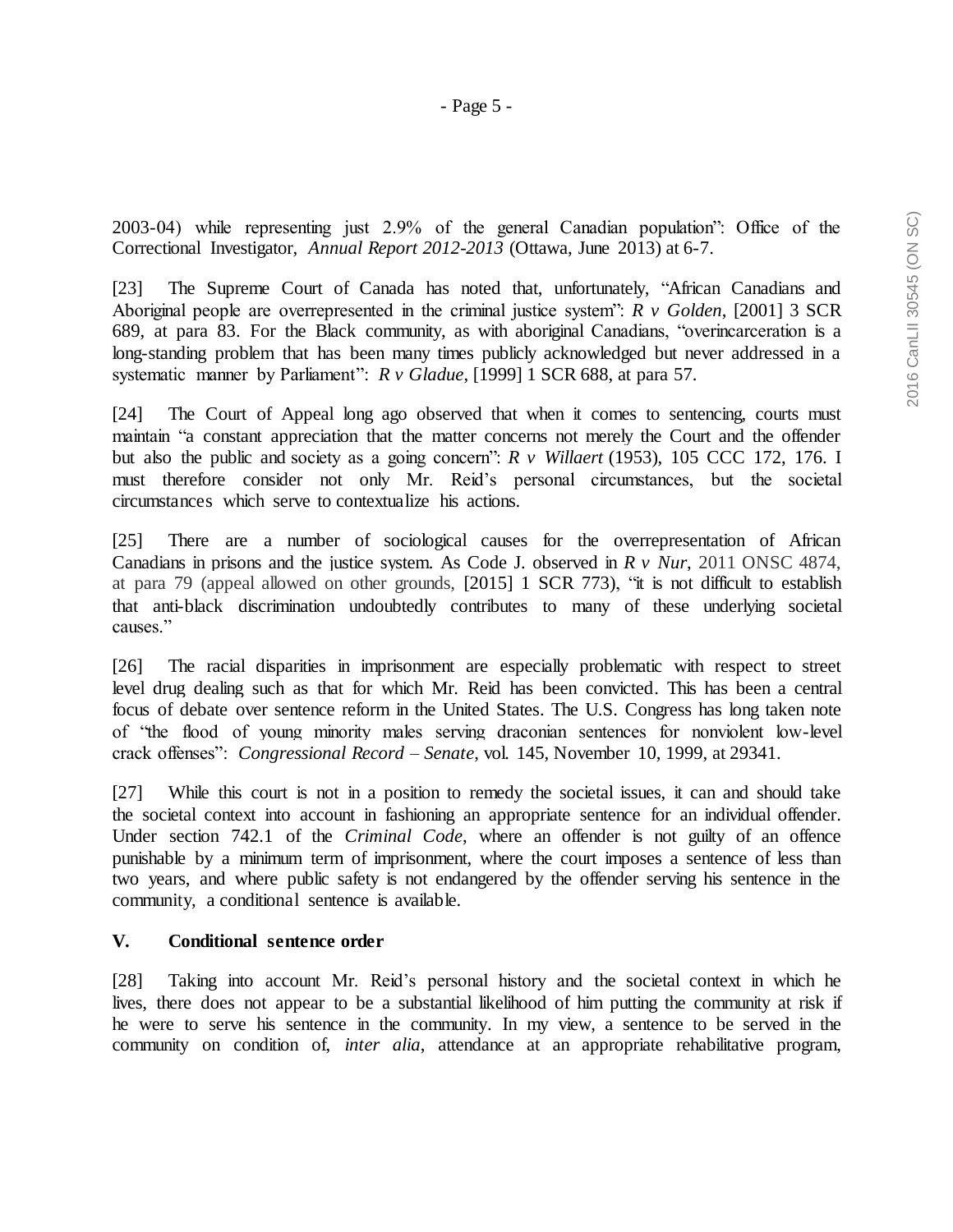appears consistent with the fundamental purpose and principles of sentencing: *Proulx*, at paras 46-47. It denounces the offense at the same time as it strives to rehabilitate the offender.

[29] In comparing a conditional sentence to one that entails a period of incarceration, the Supreme Court of Canada pointed out in *Gladue*, at para 72, and reiterated in *Proulx*, at para 41, that, "a sentence focused on restorative justice is not necessarily a 'lighter' punishment." Rather, with the imposition of a serious set of conditions, it is designed to accomplish the multiple objectives of criminal punishment.

[30] Under the circumstances, I am satisfied that a sentence served in the community with strictly adhered-to conditions would recognize the important goals of denunciation and deterrence, while it would at the same time allow Mr. Reid to continue with his efforts to avoid becoming, in his own words, a "lost cause".

## **VI. Sentence**

[31] I hereby sentence Mr. Reid to a sentence of two years less a day, to be served in the community on the following conditions:

a) that he keep the peace and be of good behaviour;

b) that he appear before the court when required to do so;

c) that he report to a supervisor within two working days, and thereafter as required by the supervisor in the manner as directed by him or her;

d) that he remain within the jurisdiction of the Province of Ontario, unless written permission is obtained from the court or from his supervisor;

e) that he notify the court or the supervisor of any change of address, change of employment or of occupation;

f) that for the duration of his sentence he is to be subject to house arrest, and is not to leave his place of residence except to attend a drug treatment or counselling program as specified below, or to attend work and/or school, medical emergencies for himself or his immediate family, to meet with his lawyer or to attend legal proceedings as required, or as may be exempted by his supervisor, with the exception of Sundays from 12:00 p.m. to 4:00 p.m. when Mr. Reid may attend to personal matters;